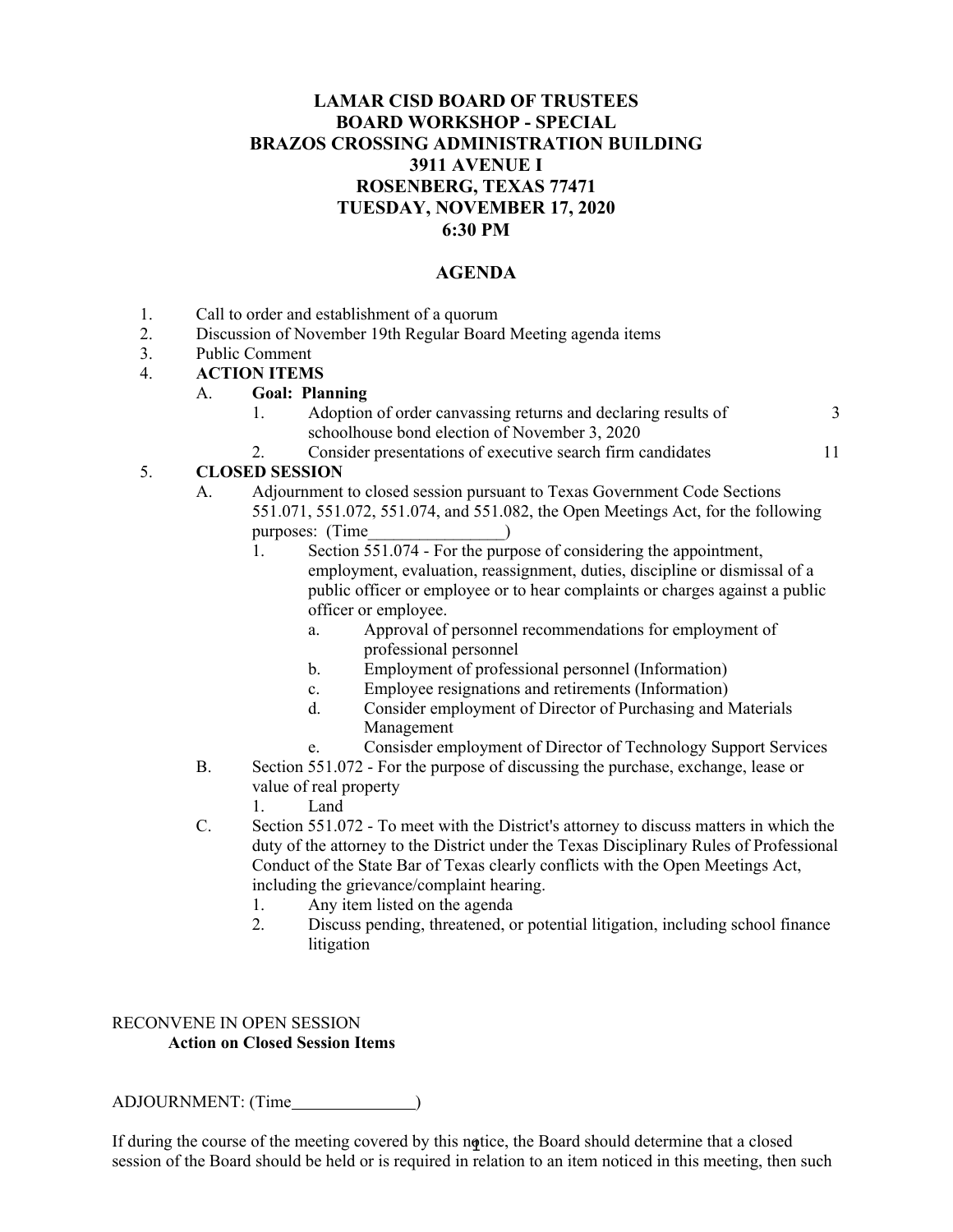closed session as authorized by Section 551.001 et seq. of the Texas Government Code (the Open Meetings Act) will be held by the Board at that date, hour or place given in this notice or as soon after the commencement of the meeting covered by this notice as the Board may conveniently meet in such closed session concerning any and all subjects and for any and all purposes permitted by Section 551.071-551.084, inclusive, of the Open Meetings Act, including, but not limited to:

Section 551.084 - For the purpose of excluding witness or witnesses from a hearing during examination of another witness.

Section 551.071 - For the purpose of a private consultation with the Board's attorney on any or all subjects or matters authorized by law.

Section 551.072 - For the purpose of discussing the purchase, exchange, lease or value of real property.

Section 551.073 - For the purpose of considering a negotiated contract for a prospective gift or donation.

Section 551.074 - For the purpose of considering the appointment, employment, evaluation, reassignment, duties, discipline or dismissal of a public officer or employee or to hear complaints or charges against a public officer or employee.

Section 551,082 - For the purpose of considering discipline of a public school child or children or to hear a complaint by an employee against another employee if the complaint or charge directly results in a need for a hearing.

Section 551.076 - To consider the deployment, or specific occasions for implementation, of security personnel or devices.

Section 551.083 - For the purpose of considering the standards, guidelines, terms or conditions the Board will follow, or instruct its representatives to follow, in consultation with representatives of employee groups in connection with consultation agreements provided for by Section 13.901 of the Texas Education Code.

Section 551.0821 – For the purpose of deliberating a matter regarding a public school student if personally identifiable information about the student will necessarily be revealed by the deliberation.

Should any final action, final decision or final vote be required in the opinion of the Board with regard to any matter considered in such closed session, then such final action, final decision or final vote shall be at either:

a. the open meeting covered by this notice upon the reconvening of this public meeting, or

b. at a subsequent public meeting of the Board upon notice thereof, as the Board may determine.

#### **CERTIFICATE AS TO POSTING OR GIVING OF NOTICE**

On this 13th day of November 2020 at 3:00 p.m., this notice was posted on a bulletin board located at a place convenient to the public in the central administrative offices of the Lamar Consolidated Independent School District, 3911 Avenue I, Rosenberg, Texas 77471, and in a place readily accessible to the general public at all times.

Karen Vacek

Karen Vacek Secretary to Superintendent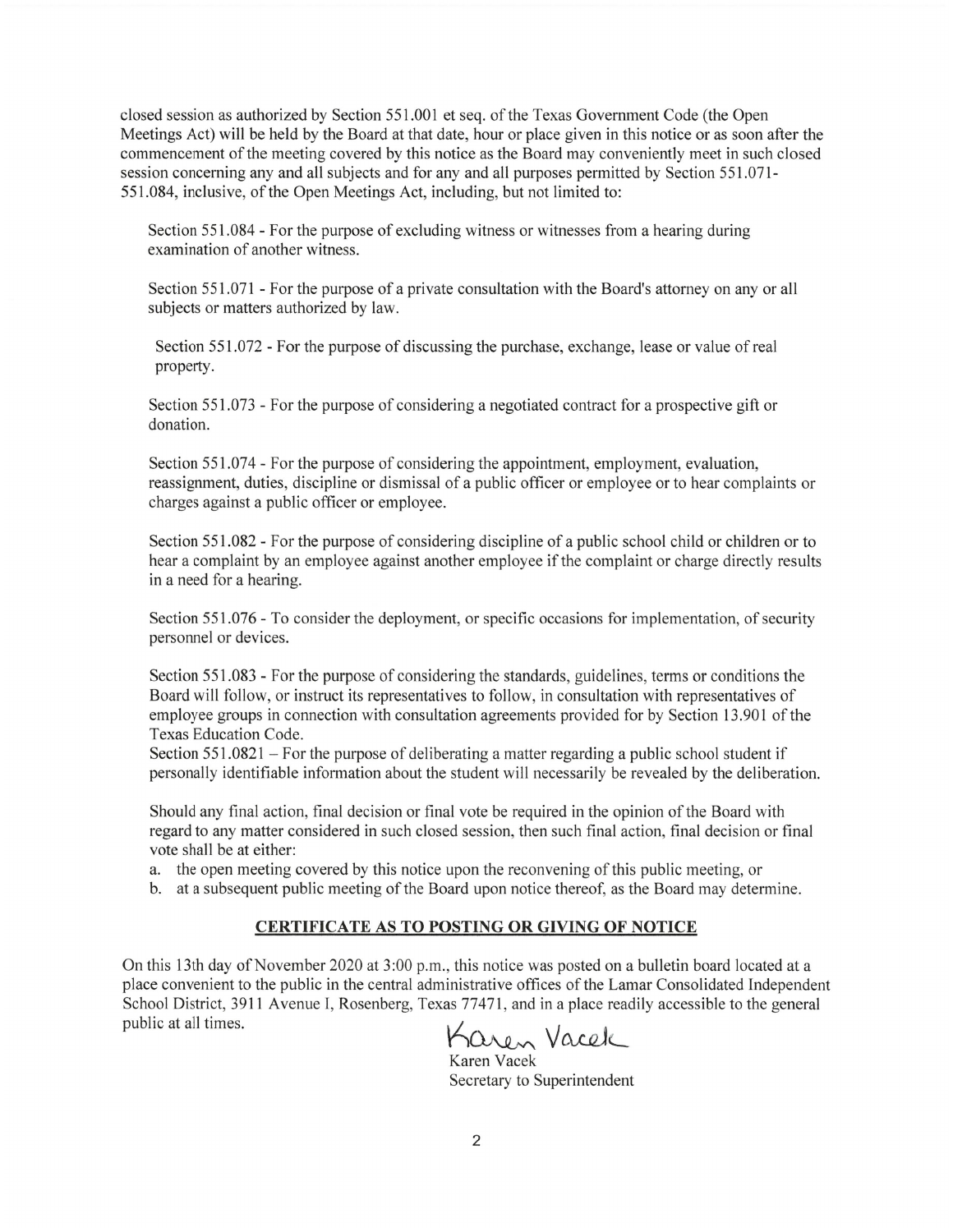## **ADOPTION OF ORDER CANVASSING RETURNS AND DECLARING RESULTS OF SCHOOLHOUSE BOND ELECTION OF NOVEMBER 3, 2020**

# **RECOMMENDATION:**

That the Board of Trustees adopt the Order Canvassing Returns and Declaring Results of Schoolhouse Bond Election of November 3, 2020, as presented.

Recommended for approval:

Thomas Randle

Dr. Thomas Randle Superintendent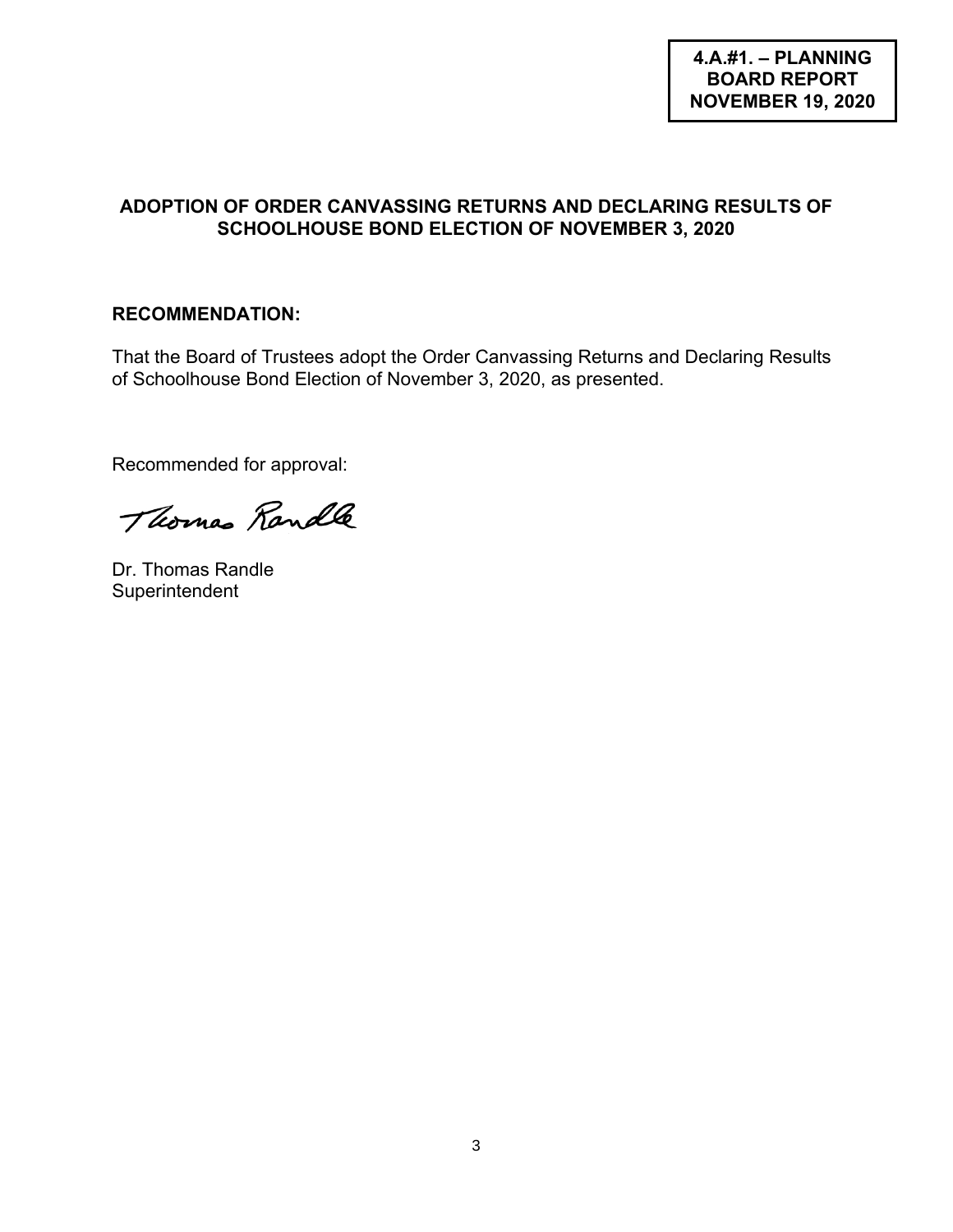### AN ORDER CANVASSING RETURNS AND DECLARING THE RESULTS OF A BOND ELECTION HELD IN THE LAMAR CONSOLIDATED INDEPENDENT SCHOOL DISTRICT ON NOVEMBER 3, 2020

WHEREAS, the Board of Trustees (the "Board") of Lamar Consolidated Independent School District (the "District") duly authorized a bond election (the "Election") to be held within the District on November 3, 2020, for the purpose of submitting to the resident qualified electors of the District the propositions hereinafter set forth; and

WHEREAS, the Board has investigated all matters pertaining to the Election, including the ordering, giving notice, appointing officers, and holding and making returns of the Election; and

WHEREAS, the election officers who conducted the Election have duly made the returns of the results thereof; and said returns have been duly delivered to the Board for official canvassing of the returns thereof; and

WHEREAS, upon the consideration of the returns of the Election, it appears that the same was held in accordance with the authorizing proceedings and was in all respects legally held after due notice had been given, and the returns duly and legally made, and showing the following results:

### **LAMAR CISD – PROPOSITION A**

Shall the Board of Trustees (the "Board") of Lamar Consolidated Independent School District (the "District") be authorized to issue and sell at any price or prices the bonds of the District in the amount of \$645,228,864 for the construction, acquisition, and equipment of school buildings in the District, for the purchase of the necessary sites for school buildings, for the purchase of new school buses, for the retrofitting of school buses with emergency, safety, or security equipment, and for the purchase or retrofitting of vehicles to be used for emergency, safety, or security purposes, which bonds may be issued in various issues or series, shall mature serially or otherwise not more than 40 years from their date, and shall bear interest at such rate or rates, not to exceed the maximum rate now or hereafter authorized by law, as shall be determined by the Board within the discretion of the Board at the time of issuance; and shall the Board be authorized to levy and pledge, and cause to be assessed and collected, annual ad valorem taxes on all taxable property in the District sufficient, without limit as to rate or amount, to pay the principal of and interest on said bonds and the costs of any credit agreements executed or authorized in anticipation of, in relation to, or in connection with the bonds; said bonds to be issued and said taxes to be levied, pledged, assessed,

52,037 VOTES FOR

26,046 VOTES AGAINST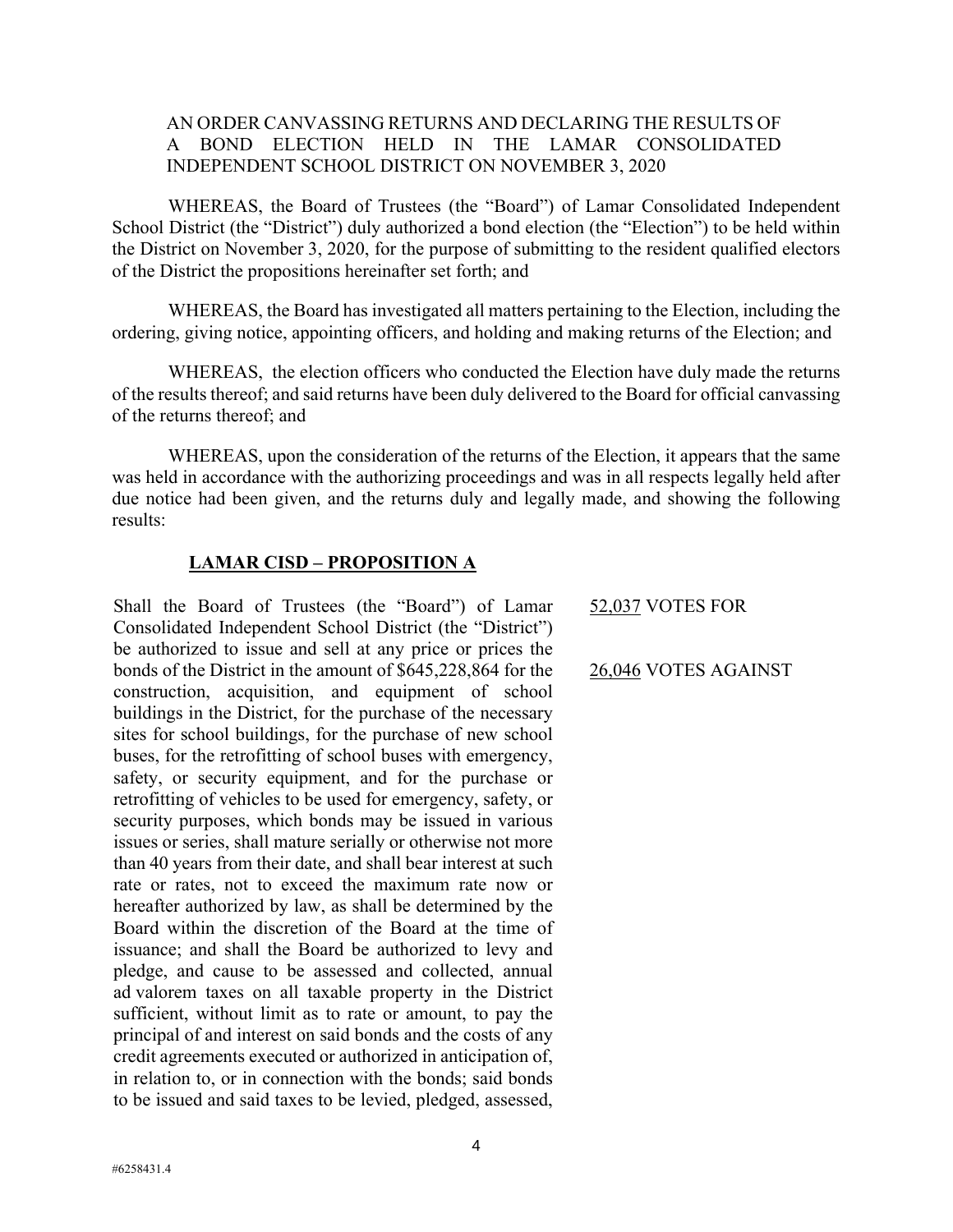and collected under the constitution and laws of the State of Texas including the Texas Education Code?

### **TOTAL VOTES CAST IN ELECTION FOR PROPOSITION A: 78,083**

#### **LAMAR CISD – PROPOSITION B**

Shall the Board of Trustees (the "Board") of the Lamar Consolidated Independent School District (the "District") be authorized to issue and sell at any price or prices the bonds of the District in the amount of \$31,937,031 for the construction, acquisition, and equipment of practice pools at District campuses, which bonds may be issued in various issues or series, shall mature serially or otherwise not more than 40 years from their date, and shall bear interest at such rate or rates, not to exceed the maximum rate now or hereafter authorized by law, as shall be determined by the Board within the discretion of the Board at the time of issuance; and shall the Board be authorized to levy and pledge, and cause to be assessed and collected, annual ad valorem taxes on all taxable property in the District sufficient, without limit as to rate or amount, to pay the principal of and interest on said bonds and the costs of any credit agreements executed or authorized in anticipation of, in relation to, or in connection with the bonds; said bonds to be issued and said taxes to be levied, pledged, assessed, and collected under the constitution and laws of the State of Texas including the Texas Education Code?

### 37,107 VOTES FOR

40,082 VOTES AGAINST

### **TOTAL VOTES CAST IN ELECTION FOR PROPOSITION B: 77,189**

#### **LAMAR CISD – PROPOSITION C**

Shall the Board of Trustees (the "Board") of Lamar Consolidated Independent School District (the "District") be authorized to issue and sell at any price or prices the bonds of the District in the amount of \$93,783,238 for the construction, acquisition and equipment of a District stadium and the purchase of the necessary site therefore, which bonds may be issued in various issues or series, shall mature serially or otherwise not more than 40 years from their date, and shall bear interest at such rate or rates, not to exceed the maximum rate now or hereafter authorized by law, as shall be determined by the Board within the

### 35,498 VOTES FOR

41,473 VOTES AGAINST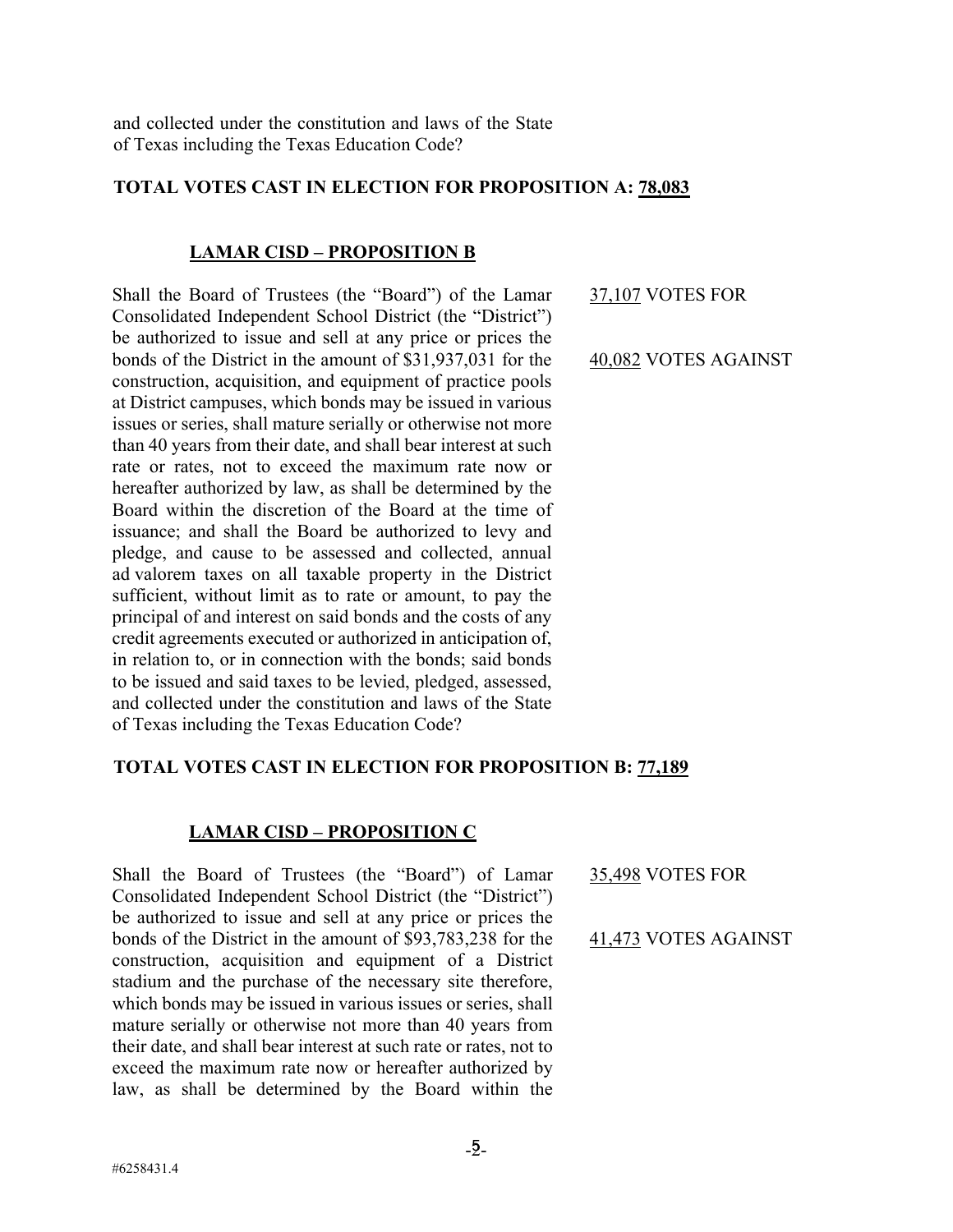discretion of the Board at the time of issuance; and shall the Board be authorized to levy and pledge, and cause to be assessed and collected, annual ad valorem taxes on all taxable property in the District sufficient, without limit as to rate or amount, to pay the principal of and interest on said bonds and the costs of any credit agreements executed or authorized in anticipation of, in relation to, or in connection with the bonds; said bonds to be issued and said taxes to be levied, pledged, assessed, and collected under the constitution and laws of the State of Texas including the Texas Education Code?

### **TOTAL VOTES CAST IN ELECTION FOR PROPOSITION C: 76,971**

### **LAMAR CISD – PROPOSITION D**

Shall the Board of Trustees (the "Board") of Lamar Consolidated Independent School District (the "District") be authorized to issue and sell at any price or prices the bonds of the District in the amount of \$21,582,000 for the acquisition or update of District technology equipment, which bonds may be issued in various issues or series, shall mature serially or otherwise not more than 40 years from their date, and shall bear interest at such rate or rates, not to exceed the maximum rate now or hereafter authorized by law, as shall be determined by the Board within the discretion of the Board at the time of issuance; and shall the Board be authorized to levy and pledge, and cause to be assessed and collected, annual ad valorem taxes on all taxable property in the District sufficient, without limit as to rate or amount, to pay the principal of and interest on said bonds and the costs of any credit agreements executed or authorized in anticipation of, in relation to, or in connection with the bonds; said bonds to be issued and said taxes to be levied, pledged, assessed, and collected under the constitution and laws of the State of Texas including the Texas Education Code?

47,043 VOTES FOR

30,135 VOTES AGAINST

#### **TOTAL VOTES CAST IN ELECTION FOR PROPOSITION D: 77,178**

## NOW, THEREFORE, BE IT ORDERED BY THE BOARD OF TRUSTEES OF LAMAR CONSOLIDATED INDEPENDENT SCHOOL DISTRICT THAT: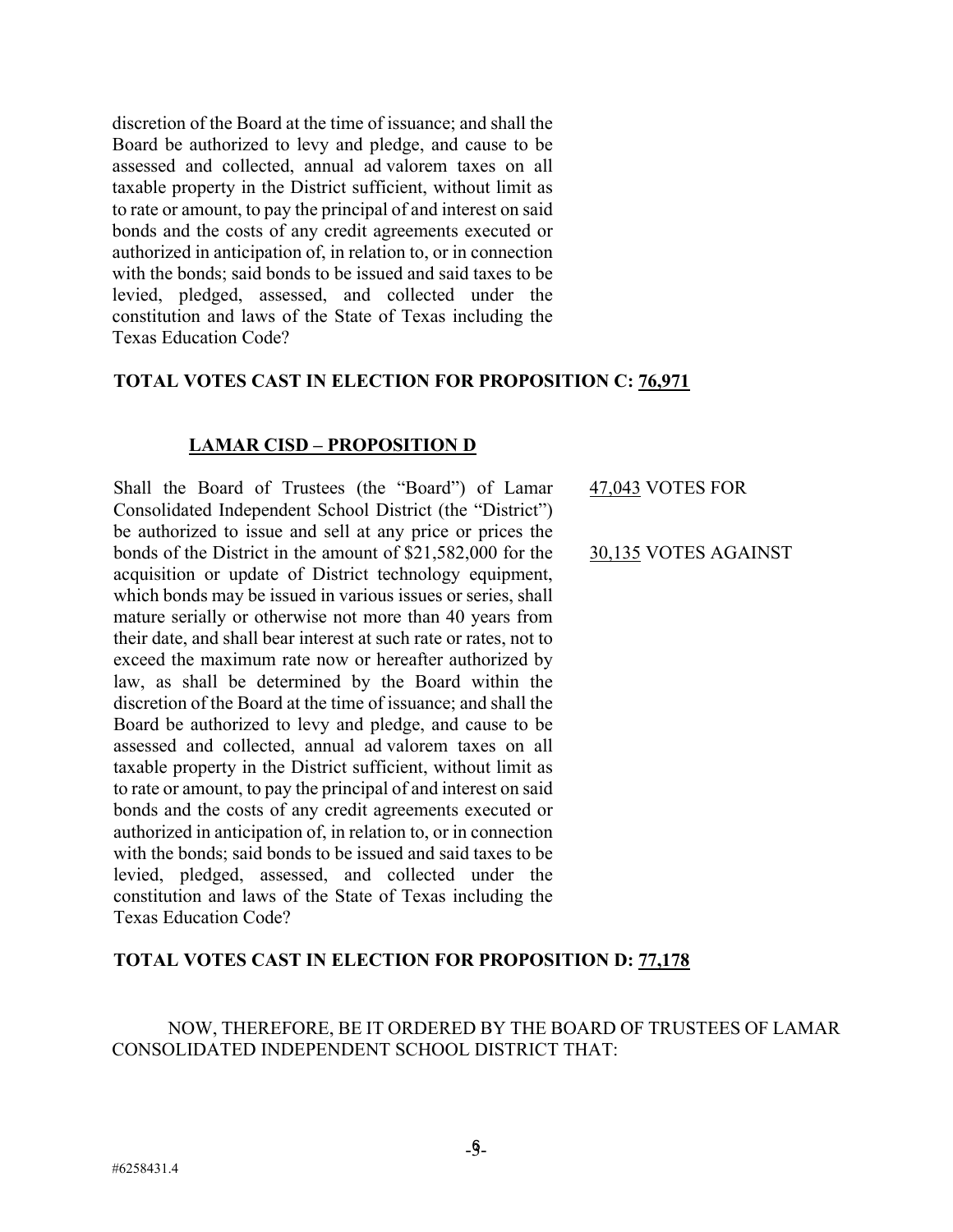Section 1. All of the recitals contained in the preamble of this Order are found to be true and are adopted as findings of fact by the Board and as part of its judgment.

Section 2. It is further found and determined that the results of the Election as canvassed and tabulated in the preamble hereof reflect the expressed desires of the electors.

Section 3. In conformity with law, the Board is hereby authorized to issue the bonds on behalf of the District in the amounts and for the purposes mentioned in Proposition A and Proposition D as set forth in the proceedings calling the election.

Section 4. This Order shall take effect immediately upon its passage and approval.

Section 5. It is hereby officially found and determined that notice of the meeting at which this Order is adopted was given as required by the Texas Open Meetings Act, Chapter 551, Texas Government Code.

*[Signature Page Follows]*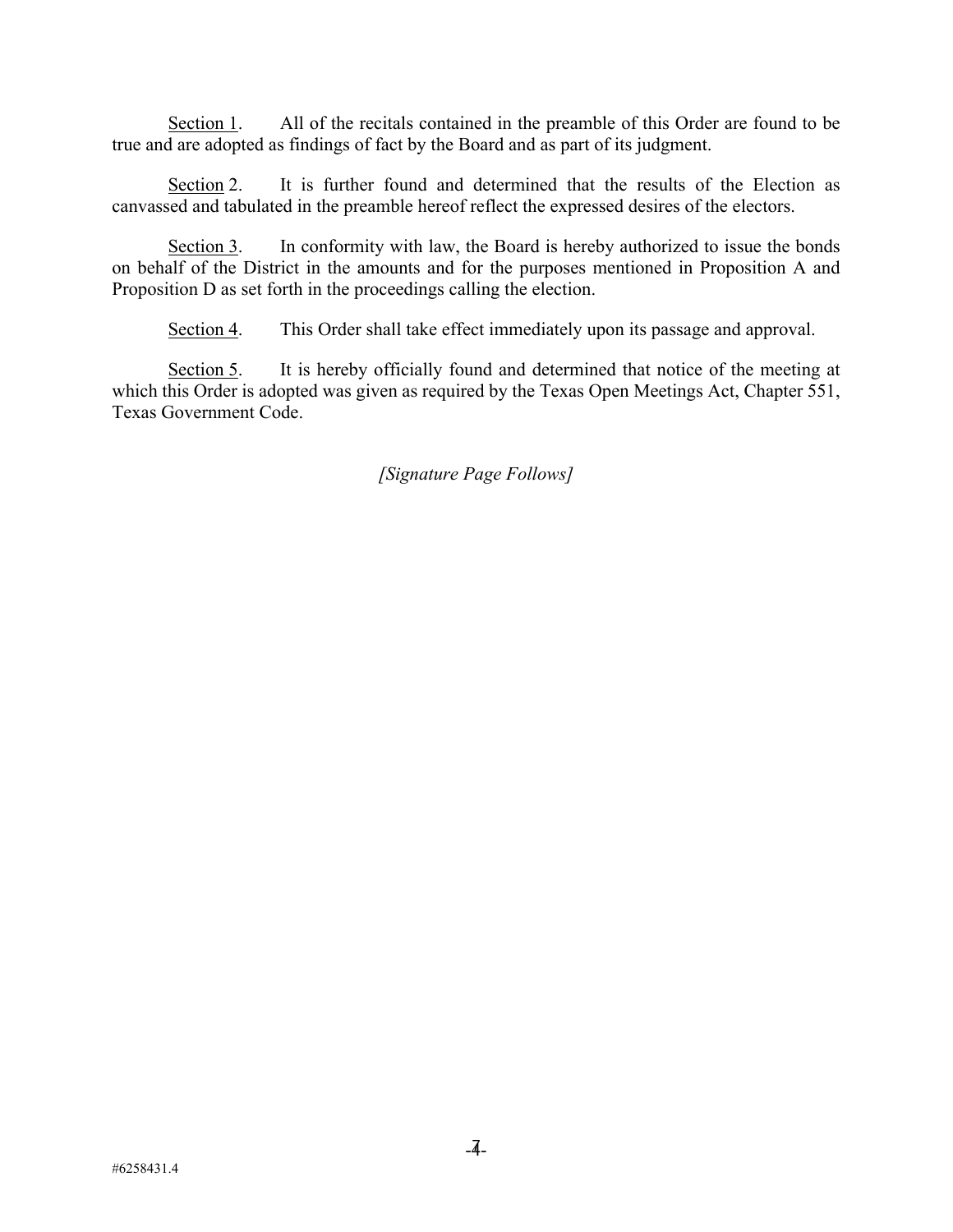PASSED AND APPROVED this 17<sup>th</sup> day of November, 2020.

Secretary, Board of Trustees Lamar Consolidated Independent School District

President, Secretary, Board of Trustees Lamar Consolidated Independent School District

[SEAL]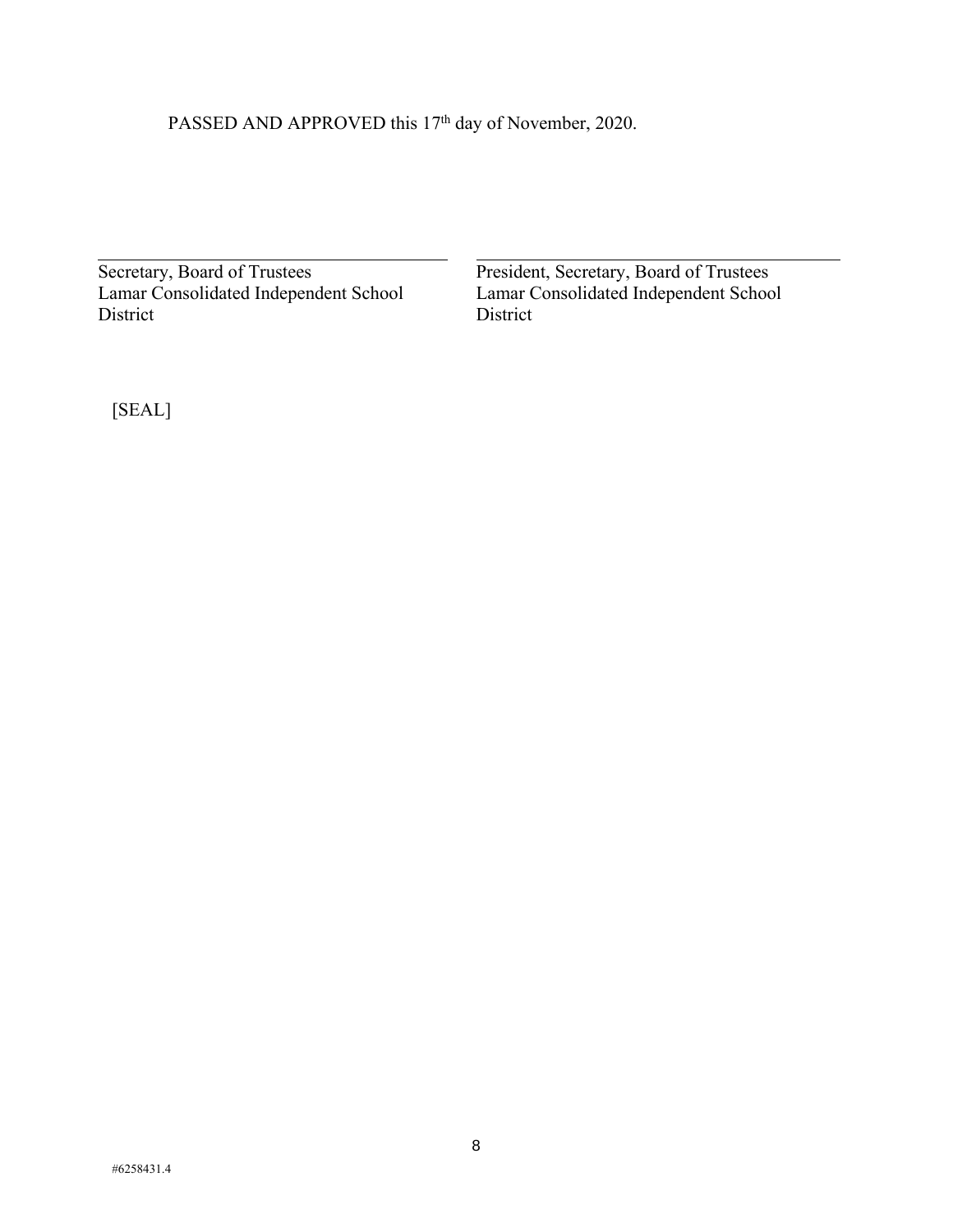#### CERTIFICATE FOR RESOLUTION

## THE STATE OF TEXAS<br>COUNTY OF FORT BEND  $\S$ COUNTY OF FORT BEND

I, the undersigned member of the Board of Trustees of Lamar Consolidated Independent School District, hereby certify as follows:

1. The Board of Trustees of Lamar Consolidated Independent School District convened in regular meeting on the  $17<sup>th</sup>$  of November, 2020, at the regular meeting place thereof, within said District, and the roll was called of the duly constituted officers and members of said Board, to wit:

| Joy Williams     | President, District 4      |
|------------------|----------------------------|
| Mandi Bronsell   | Vice President, District 3 |
| Joe Hubenak      | Secretary, District 6      |
| Kathryn Kaminski | Trustee, District 1        |
| Kay Danziger     | Trustee, District 2        |
| Alex Hunt        | Trustee, District 4        |
| Jon Welch        | Trustee, District 5        |

and all of said persons were present, except the following absentee(s): thus constituting a quorum. Whereupon, among other business, the following was transacted at said meeting: a written

AN ORDER CANVASSING RETURNS AND DECLARING THE RESULTS OF A BOND ELECTION HELD IN THE LAMAR CONSOLIDATED INDEPENDENT SCHOOL DISTRICT ON NOVEMBER 3, 2020

was duly introduced for the consideration of said Board. It was then duly moved and seconded that said order be adopted; and, after due discussion, said motion, carrying with it the adoption of said order, prevailed and carried by the following vote:

Member(s) shown present above voted "Aye".

Member(s) shown present above voted "No".

Member(s) shown present abstained from voting.

2. A true, full and correct copy of the aforesaid order adopted at the meeting described in the above and foregoing paragraph is attached to and follows this certificate; that said order has been duly recorded in said Board's minutes of said meeting; that the above and foregoing paragraph is a true, full and correct excerpt from said Board's minutes of said meeting pertaining to the adoption of said order; that the persons named in the above and foregoing paragraph are the duly chosen, qualified and acting officers and members of said Board as indicated therein; that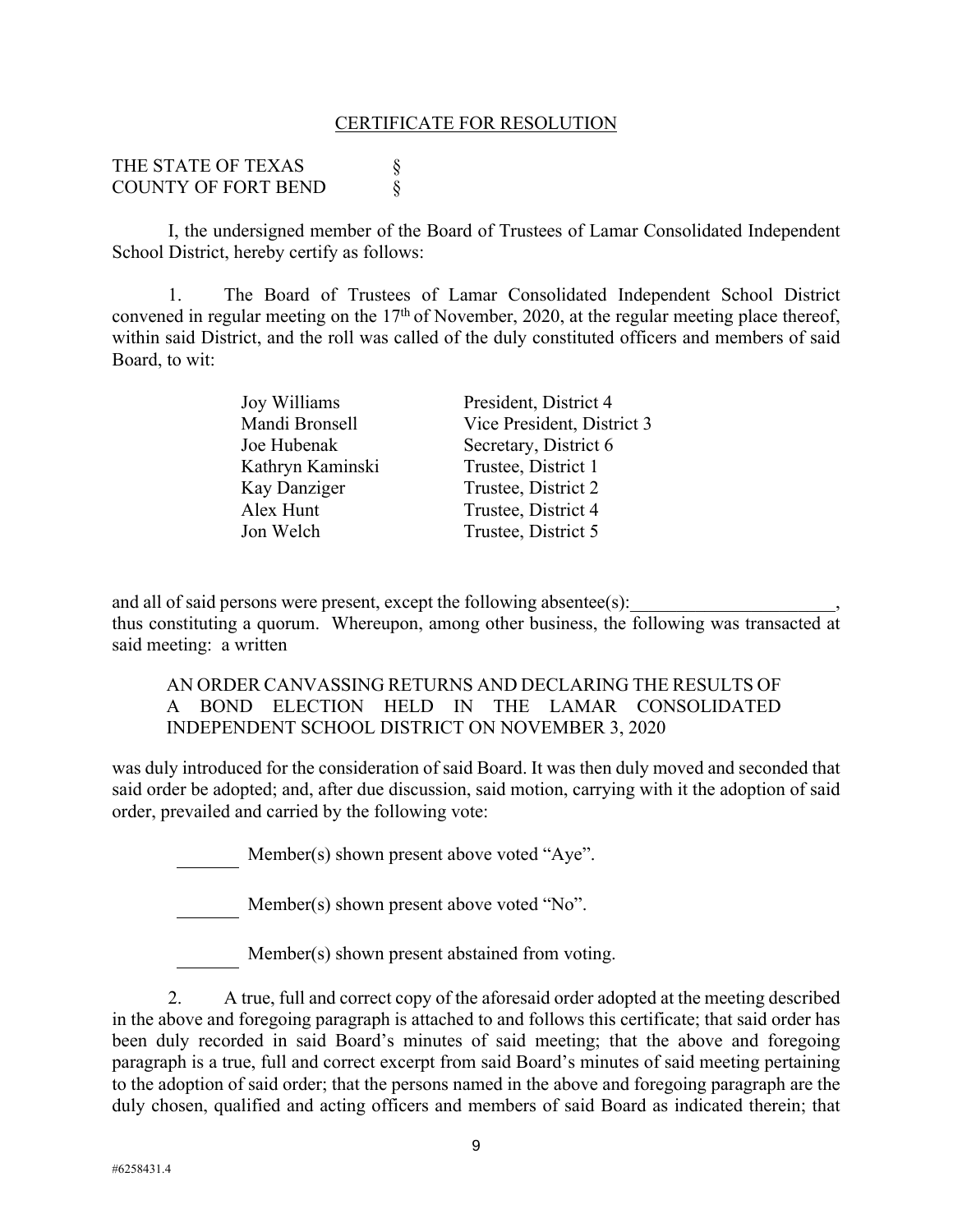each of the officers and members of said Board was duly and sufficiently notified officially and personally, in advance, of the date, hour, place and purpose of the aforesaid meeting, and that said order would be introduced and considered for adoption at said meeting, and each of said officers and members consented, in advance, to the holding of said meeting for such purpose; that said meeting was open to the public as required by law; and that public notice of the date, hour, place and subject of said meeting was given as required by the Chapter 551, Texas Government Code.

SIGNED AND SEALED this 17th day of November, 2020.

[SEAL] Secretary, Board of Trustees Lamar Consolidated Independent School District